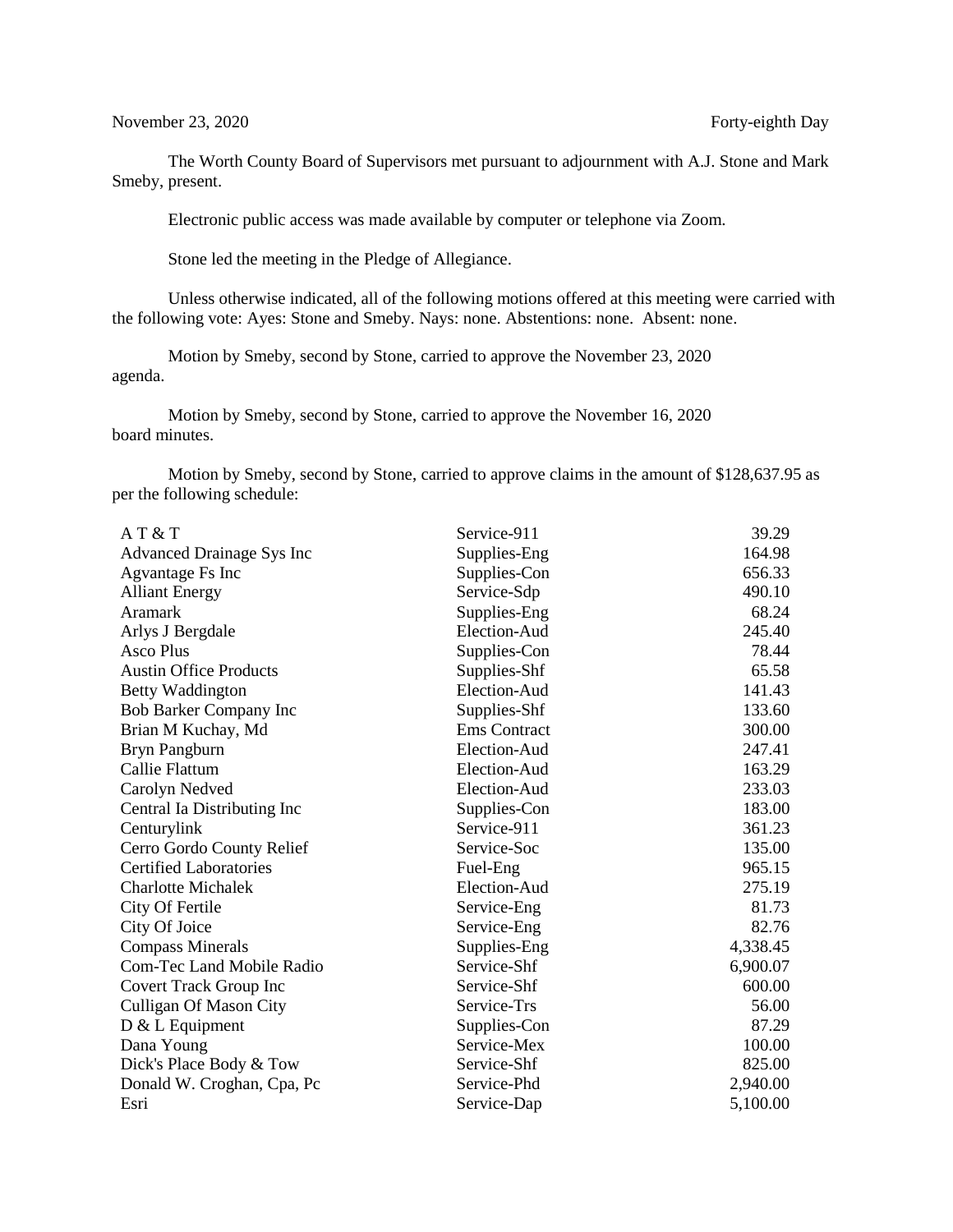| <b>Fallgatter's Market Inc</b>          | Supplies-Shf      | 536.87    |
|-----------------------------------------|-------------------|-----------|
| Farmchem Corp                           | Supplies-Eng      | 711.54    |
| Five Star Cooperative                   | Fuel-Eng          | 38.79     |
| <b>Frances Olson</b>                    | Election-Aud      | 266.29    |
| <b>Frontier Precision</b>               | Supplies-Dap      | 2,500.00  |
| Gail Read                               | Election-Aud      | 255.46    |
| Galls, Llc                              | Supplies-Shf      | 349.14    |
| Goodale Custom Pumping Co               | Service-Wwt       | 4,800.00  |
| Greve Law Office                        | Copies-Aty        | 93.00     |
| Grp & Associates Inc                    | Service-Phd       | 36.00     |
| <b>Heartland Paper Company</b>          | Supplies-Gsr      | 221.92    |
| <b>Heartland Power Coop</b>             | Service-Wwt       | 3,091.50  |
| Henry M. Adkins & Son Inc.              | Service-Aud       | 7,535.49  |
| Ia Prison Industries                    | Supplies-Eng      | 980.72    |
| Ia Secretary Of State                   | Notary-Trs        | 30.00     |
| Imwca                                   | Wk Comp Prem-Ins  | 12,277.00 |
| Ip Pathways                             | Service-Dap       | 727.00    |
| Janelle Johnson                         | Election-Aud      | 26.50     |
| Janet Fellin                            | Election-Aud      | 255.46    |
| Janice Hare                             | Election-Aud      | 143.68    |
| Jessica Reyerson                        | Reimb-Phd         | 50.00     |
| Jill M Ehrhardt                         | Election-Aud      | 235.19    |
| Joel Rohne                              | Supplies-Gsr      | 431.84    |
| John Deere Financial                    | Service           | 1,299.73  |
| John Wonsmos                            | Election-Aud      | 255.89    |
| <b>Judy Wonsmos</b>                     | Election-Aud      | 235.19    |
| June Haxton                             | Election-Aud      | 225.25    |
| Karen Abrahams                          | Election-Aud      | 92.75     |
| Kathryn Brodersen                       | Election-Aud      | 259.20    |
| Kelly Hardware                          | Supplies-Eng      | 87.71     |
| Kris Gordon                             | Election-Aud      | 254.03    |
| Larsen Plumbing & Heating Inc           | Service-Gsr       | 131.72    |
| <b>Lawson Products Inc</b>              | Supplies-Eng      | 96.65     |
| Lexisnexis                              | Service-Aty       | 171.00    |
| Linda Medlang                           | Election-Aud      | 253.45    |
| Lois Low                                | Election-Aud      | 264.66    |
| Lorraine Martin                         | Election-Aud      | 259.20    |
| Mail Services Llc                       | Postage-Trs       | 282.79    |
| Manly Junction Signal                   | Service-Sup & Aud | 806.03    |
| Marcia Prestegaard                      | Election-Aud      | 261.69    |
| Marco Technologies Llc                  | Service-Eng       | 1,256.15  |
| Mardene S. Lien                         | Election-Aud      | 235.19    |
| Marilyn Holt                            | Election-Aud      | 113.45    |
| Melinda Holden                          | Election-Aud      | 251.15    |
| Mercyone North Iowa Occupational Health | Service-Tra       | 102.00    |
| Midwest Pipe Supply Inc                 | Supplies-Eng      | 1,700.00  |
| Naco                                    | Dues-Org          | 450.00    |
| Napa Auto Parts                         | Supplies-Eng      | 41.99     |
| Niacog                                  | Service-Tra       | 524.36    |
| Northwood Anchor Inc                    | Service-Sup & Aud | 1,204.55  |
| Northwood Chiropractic, Pc              | Service-Shf       | 65.00     |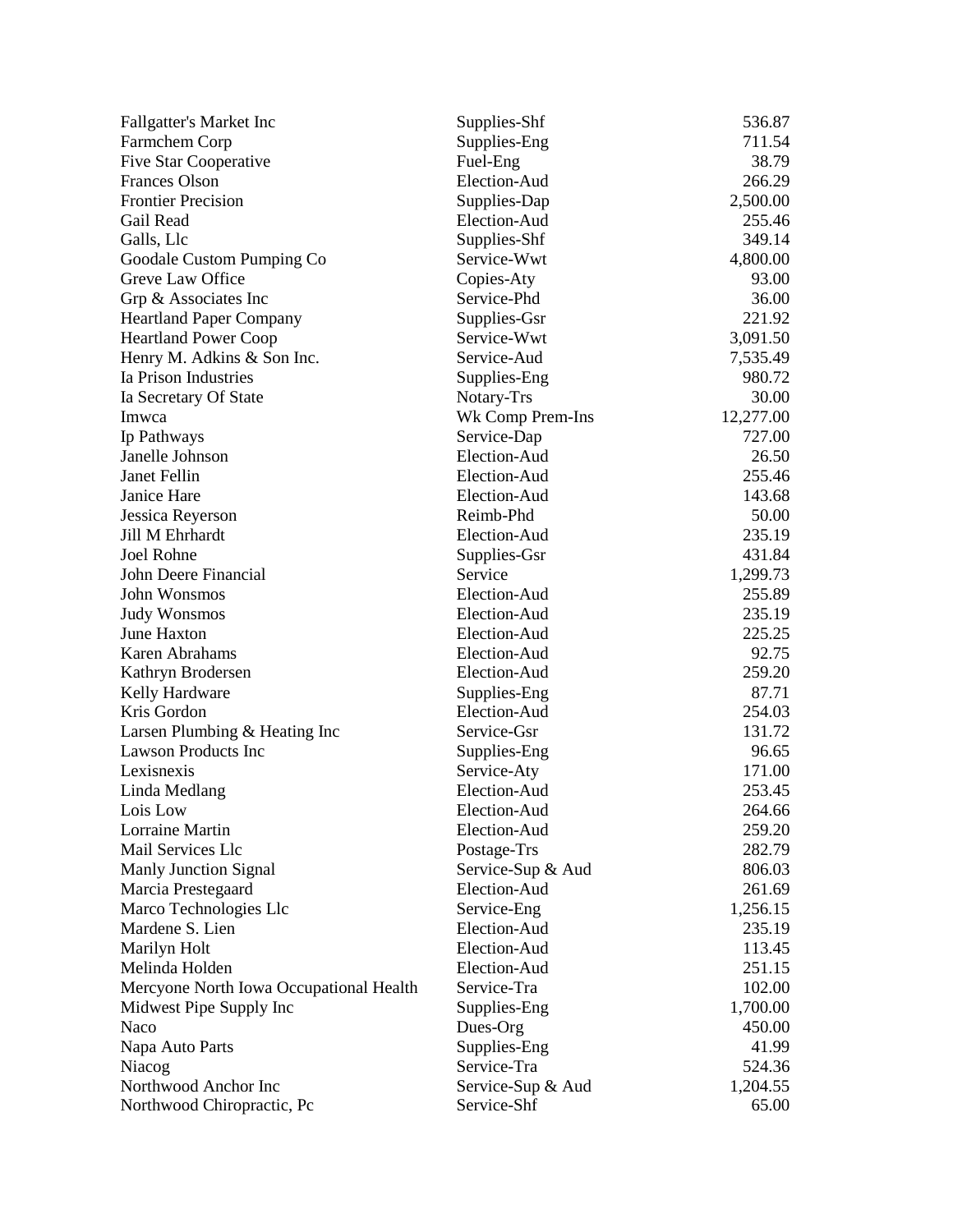| Northwood Electric Inc                | Service-Shf        | 260.00     |
|---------------------------------------|--------------------|------------|
| Pauline Ragsdale                      | Election-Aud       | 26.50      |
| Penny Miller                          | Election-Aud       | 263.51     |
| Peopleservice Inc                     | Service-Wwt & Wat  | 16,389.00  |
| <b>Pinnacle Quality Insight</b>       | Service-Phd        | 154.50     |
| Plunkett's Pest Control Inc           | Service-Ema        | 30.00      |
| Printing Services Inc                 | Supplies-Eng       | 661.48     |
| <b>Purchase Power</b>                 | Service-Trs        | 2,020.99   |
| R80 Llc                               | Fuel-Eng           | 104.41     |
| Reinhart Food Service Llc             | Supplies-Shf       | 255.92     |
| Ronald D. Miller                      | Election-Aud       | 255.37     |
| <b>Rosemary Fredericks</b>            | Election-Aud       | 275.52     |
| <b>Russell Meyer</b>                  | Safety-Eng         | 144.98     |
| Sandra Trainer                        | Election-Aud       | 302.54     |
| Scp                                   | Supplies-Eng       | 736.90     |
| Shanan Redinger                       | Election-Aud       | 258.77     |
| Shelley L. Allison                    | Rent-Soc           | 325.00     |
| Singelstad's Hardware                 | Supplies-Eng       | 39.96      |
| Sirchie Acquisition Company Llc       | Supplies-Shf       | 203.30     |
| <b>State Hygienic Laboratory</b>      | Service-San        | 472.50     |
| <b>State Medical Examiners Office</b> | Service-Mex        | 2,027.00   |
| Steven R. Hutzel                      | Service-Gsr        | 540.00     |
| Sue Hartwig                           | Election-Aud       | 231.88     |
| Sue Trebil                            | Election-Aud       | 255.75     |
| <b>Thomas Reid</b>                    | Postage-Vaf        | 110.00     |
| <b>Thomson Reuters</b>                | Supplies-Cta       | 262.00     |
| <b>Trading Post</b>                   | Supplies-Eng       | 291.69     |
| Tyler Technologies Inc                | Service-Dap        | 630.00     |
| <b>U S Postal Service</b>             | Postage-Rec        | 235.00     |
| Val M. Brunsvold                      | Election-Aud       | 40.30      |
| Ver Helst Snyder Drug                 | Supplies-Trs       | 125.36     |
| <b>Verizon Wireless</b>               | Service-Eng        | 354.92     |
| Viafield                              | Supplies-Con       | 1,902.49   |
| Visa                                  | Service-Shf        | 1,081.62   |
| Windstream                            | Service-Eng        | 14.56      |
| Winnebago Coop Telephone Assn         | Service-Sdp        | 87.70      |
| Worth County Engineer                 | Fuel-Eng           | 4,650.47   |
| Worth County Extension                | Edu-Eng            | 315.00     |
| <b>Wunsch Construction Inc</b>        | Service-Ndp        | 18,596.25  |
| Xerox Corporation                     | Service-Dap        | 54.97      |
| Young Plumbing & Heating Inc          | Service-Wat        | 718.14     |
| Ziegler Inc                           | Parts-Eng          | 99.54      |
|                                       | <b>Grand Total</b> | 128,637.95 |

Motion by Smeby, second by Stone, carried to approve payroll eligibility for Justin North at \$48,745.17 as submitted by the sheriff's department.

 Motion by Smeby, second by Stone, carried to approve the Temporary Policy for Use of Sick Leave During COVID-19 Response.